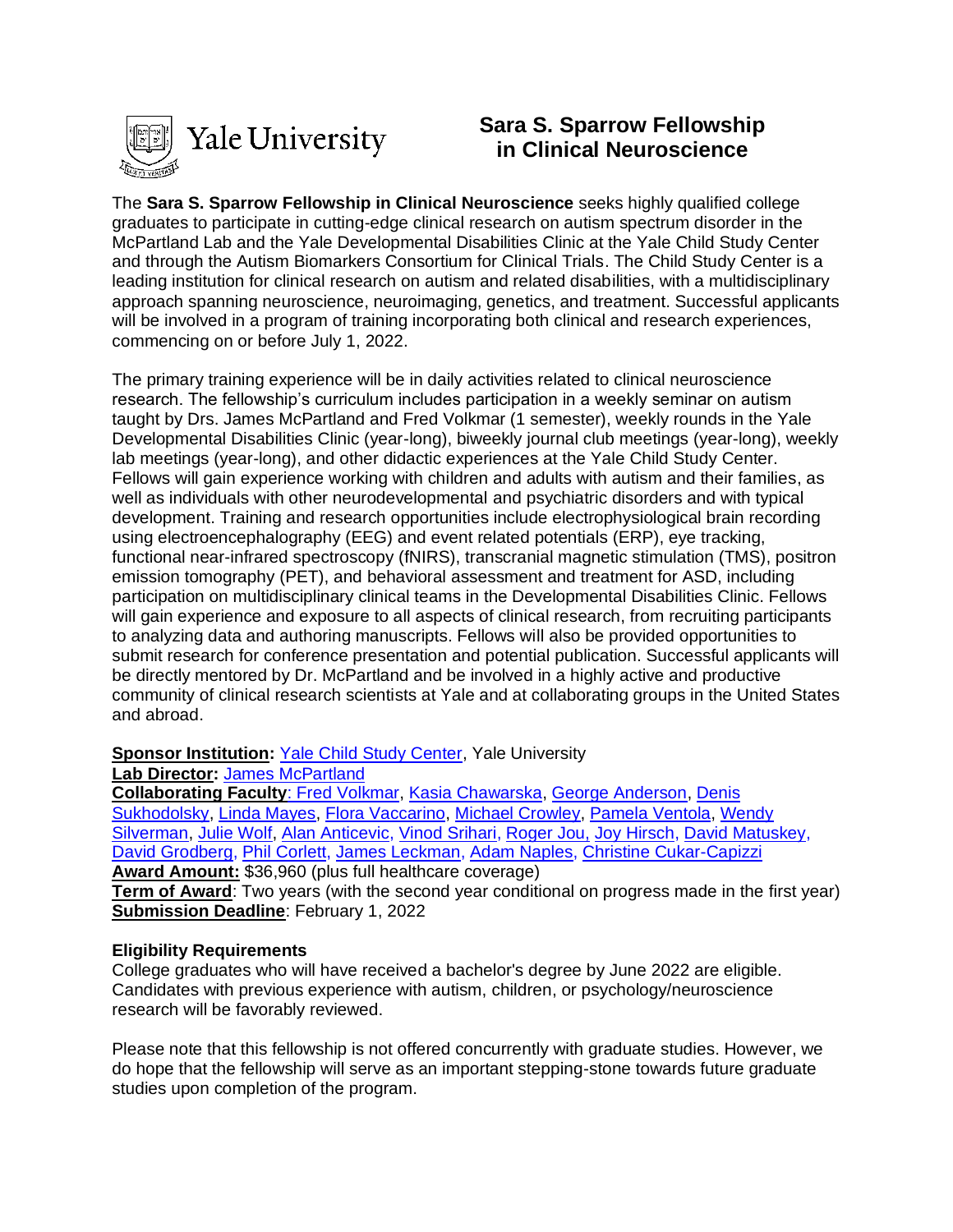### **Application Information**

For more specific questions, interested applicants should contact [mcp.lab@yale.edu](mailto:mcp.lab@yale.edu) or call (203) 737-4586.

A complete application includes **1 copy of each** of the following items in a **single PDF file**:

1. A completed application form.

2. A resume or CV.

3. Undergraduate and graduate (if applicable) transcripts. They need not be official.

4. A two-page personal statement containing biographic material, relevant experience, and career goals. This can be single or double-spaced.

5. Two signed letters of recommendation that speak directly to the candidate's potential (sent separately by the recommender).

6. SAT, ACT, or GRE scores (official score reports not needed; see application form).

7. A sample of the candidate's scientific writing (at least five pages).

Applications (with separate letters of recommendation emailed directly from referees) can be sent directly to [mcp.lab@yale.edu.](mailto:mcp.lab@yale.edu)

In accordance with university requirements for a safe return to in-person university operations, all faculty, staff, and postdoctoral and postgraduate trainees will be required to be fully vaccinated against COVID-19.

### **Yale University's Equal Opportunity Statement**

The University is committed to basing judgments concerning the admission, education, and employment of individuals upon their qualifications and abilities and affirmatively seeks to attract to its faculty, staff, and student body qualified persons of diverse backgrounds. In accordance with this policy and as delineated by federal and Connecticut law, Yale does not discriminate in admissions, educational programs, or employment against any individual on account of that individual's sex, race, color, religion, age, disability, status as a special disabled veteran, veteran of the Vietnam era or other covered veteran, or national or ethnic origin; nor does Yale discriminate on the basis of sexual orientation or gender identity or expression.

University policy is committed to affirmative action under law in employment of women, minority group members, individuals with disabilities, special disabled veterans, veterans of the Vietnam era, and other covered veterans.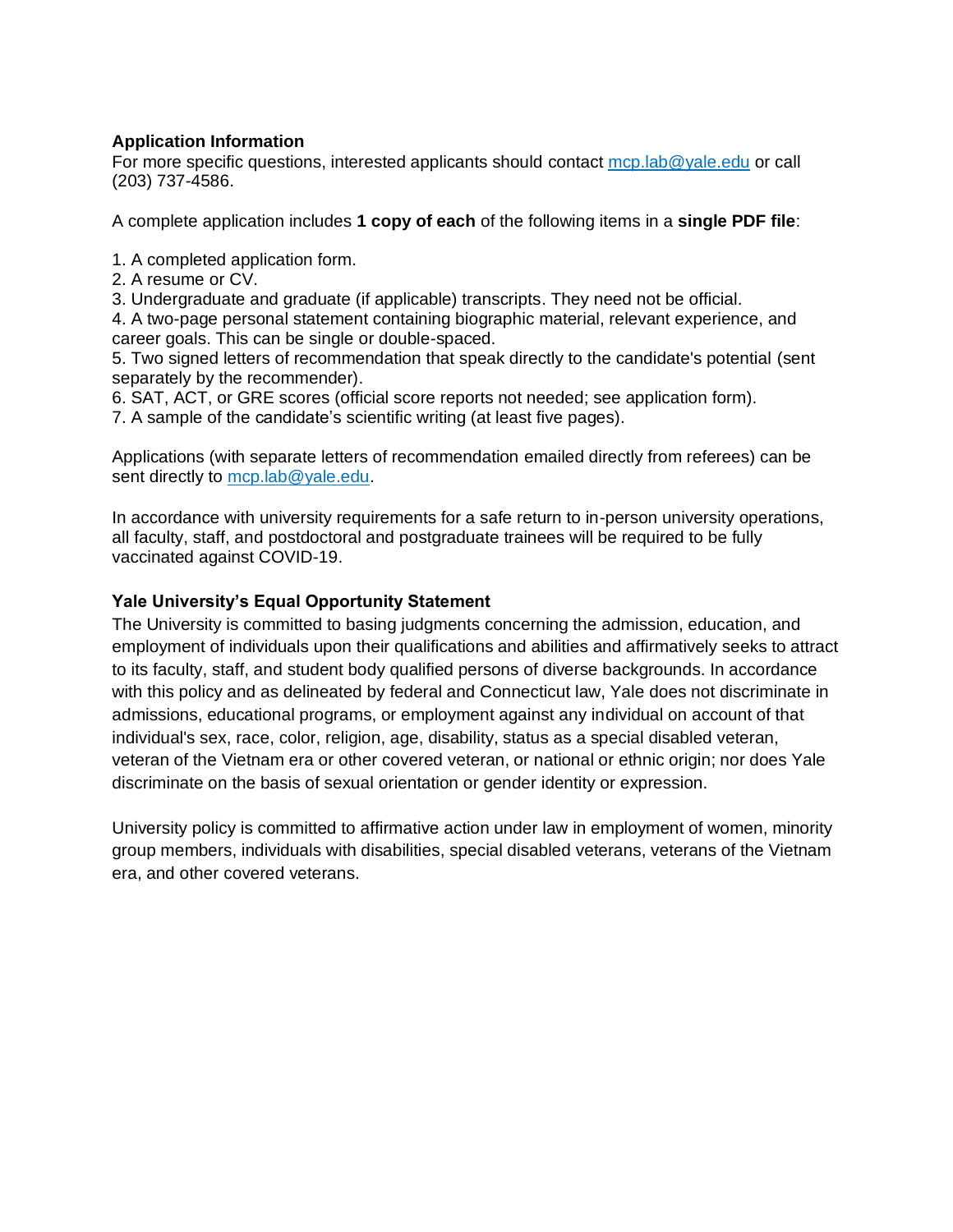APPLICATION FORM

#### **Sara S. Sparrow Fellowship in Clinical Neuroscience APPLICATION FORM**

Deadline: February 1, 2022

| Last                             |                                                             | First                                                                                                                | Middle                               |  |  |
|----------------------------------|-------------------------------------------------------------|----------------------------------------------------------------------------------------------------------------------|--------------------------------------|--|--|
| Gender: ___________              |                                                             | Preferred Pronouns: _________________                                                                                |                                      |  |  |
| <b>Mailing Address (Current)</b> |                                                             |                                                                                                                      | Permanent Address (After Graduation) |  |  |
|                                  | <u> 1989 - Johann Stoff, Amerikaansk politiker (* 1908)</u> |                                                                                                                      |                                      |  |  |
|                                  |                                                             |                                                                                                                      |                                      |  |  |
|                                  |                                                             |                                                                                                                      |                                      |  |  |
| <b>Prior Study</b>               |                                                             |                                                                                                                      |                                      |  |  |
|                                  |                                                             |                                                                                                                      |                                      |  |  |
|                                  | Institution                                                 |                                                                                                                      | <b>Dates Attended</b>                |  |  |
|                                  | City                                                        |                                                                                                                      | <b>State</b>                         |  |  |
|                                  |                                                             |                                                                                                                      |                                      |  |  |
|                                  |                                                             | Major                                                                                                                | <b>GPA</b>                           |  |  |
|                                  | Institution #2: ___________                                 | <u> 1989 - Johann John Stone, markin film yn y brening yn y brening yn y brening y brening yn y brening y brenin</u> |                                      |  |  |
|                                  | Institution                                                 |                                                                                                                      | <b>Dates Attended</b>                |  |  |
|                                  | City                                                        | <u> 1980 - Johann John Stone, markin fizikar markin (</u>                                                            | <b>State</b>                         |  |  |
|                                  | Degree: ________________________                            |                                                                                                                      |                                      |  |  |
|                                  | Type of Degree                                              | Major                                                                                                                | <b>GPA</b>                           |  |  |